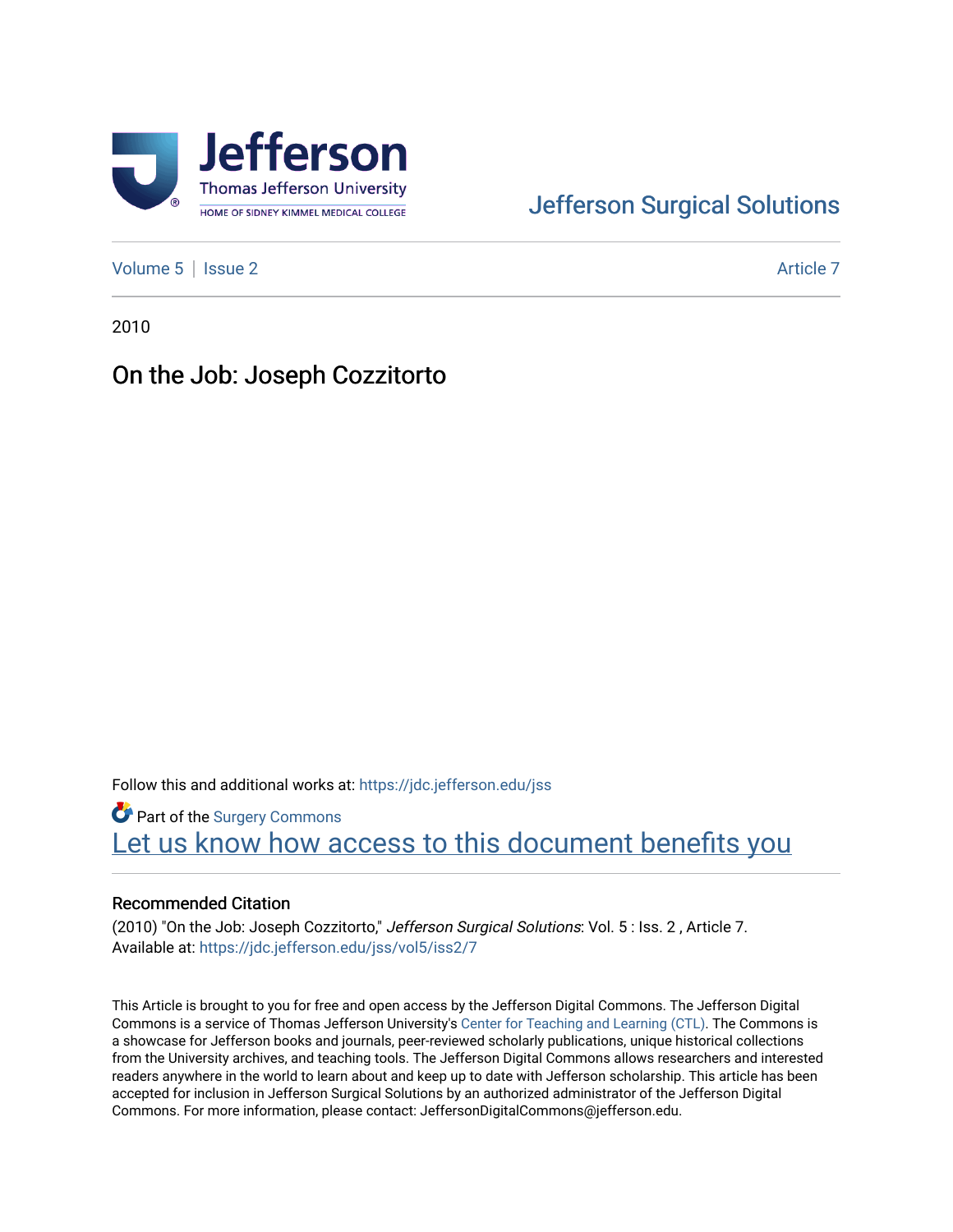## On the Job: Joseph Cozzitorto

Joseph Cozzitorto, is a Research Associate at the Jefferson Center for Pancreatic, Biliary and Related Cancers.

How did you come to work at Jefferson?

My wife, Ellen, had been diagnosed with pancreatic cancer, and our physician in Princeton recommended that we come to Jefferson for her surgery. I had worked for 25 years in the field of molecular biology, so during one of our visits, I inquired whether the department was doing any research. Dr. Yeo thought my experience was a good fit for Dr. Jonathan Brody, who was about to establish a new lab dedicated to pancreatic cancer. That was in 2006, and I've been commuting from my home in South Brunswick, NJ, ever since.

What did your prior experience involve?

I did Plant Molecular Biology, while working for EniChem America, an Italian startup company and American Cyanamid Corporation, which specializes in agricultural chemistry. At American Cyanamid I isolated genes of agronomic interest and generated mutations that would allow plants to survive in the presence of herbicide. I had also done biomedical and basic research in academia and for other companies in molecular biology. The way I look at it is that every other job I've had was a preparation for the work I do now.

#### What do you do in Dr. Brody's lab?

I do cloning work, which involves isolating certain genes from cultures of mammalian cells or clinical samples of patient tumors and inserting them into plasmids so that they can be used in experiments. We also investigate drug activity in cultured cells that have been transfected with these genes. I have coauthored several articles on our findings. I also manage the lab, which includes two residents, a PhD investigator, a research assistant, and volunteers. As the lab's Principal Investigator, Dr. Brody always has creative ideas for experiments that keep the projects moving forward. It's a very team oriented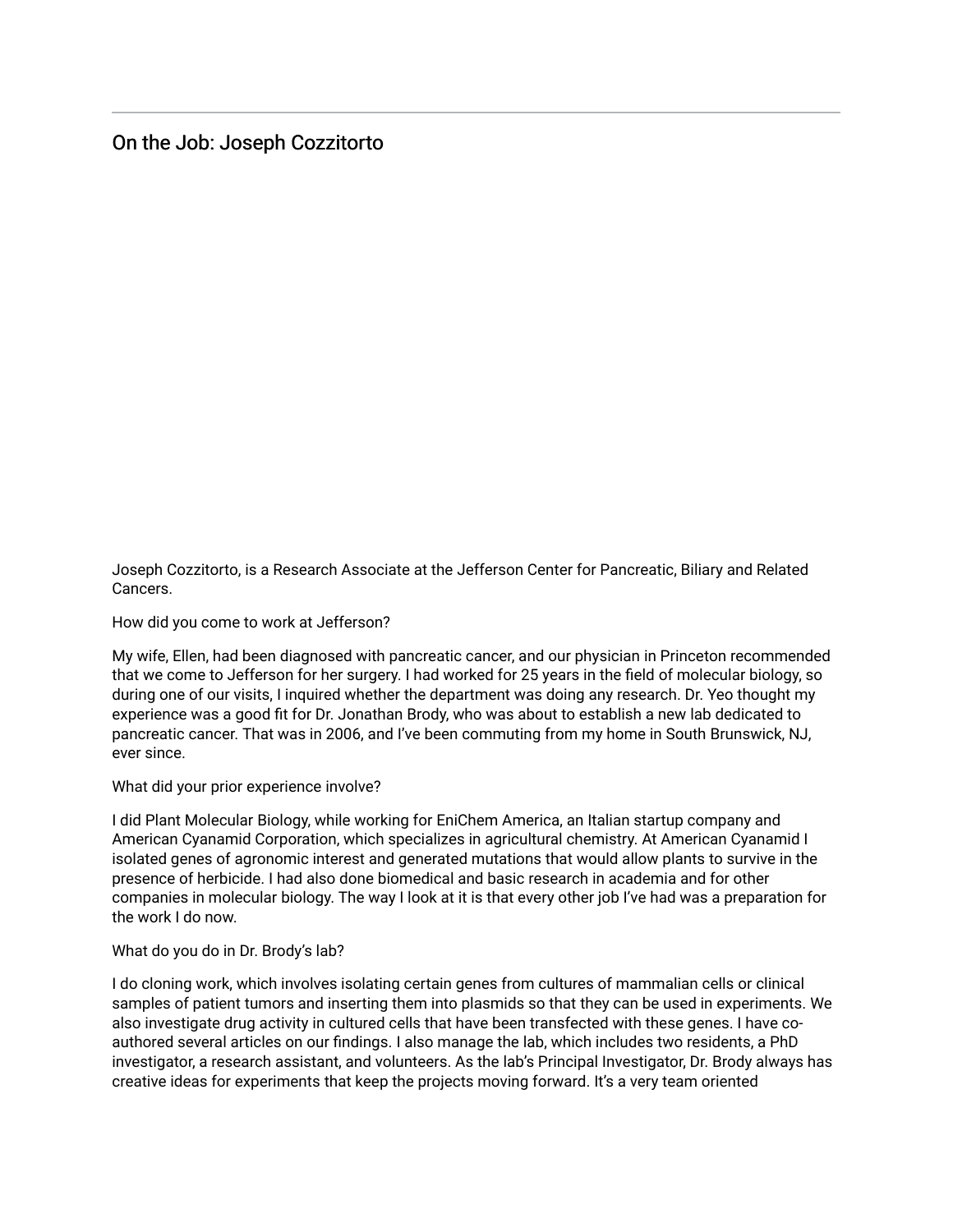environment.